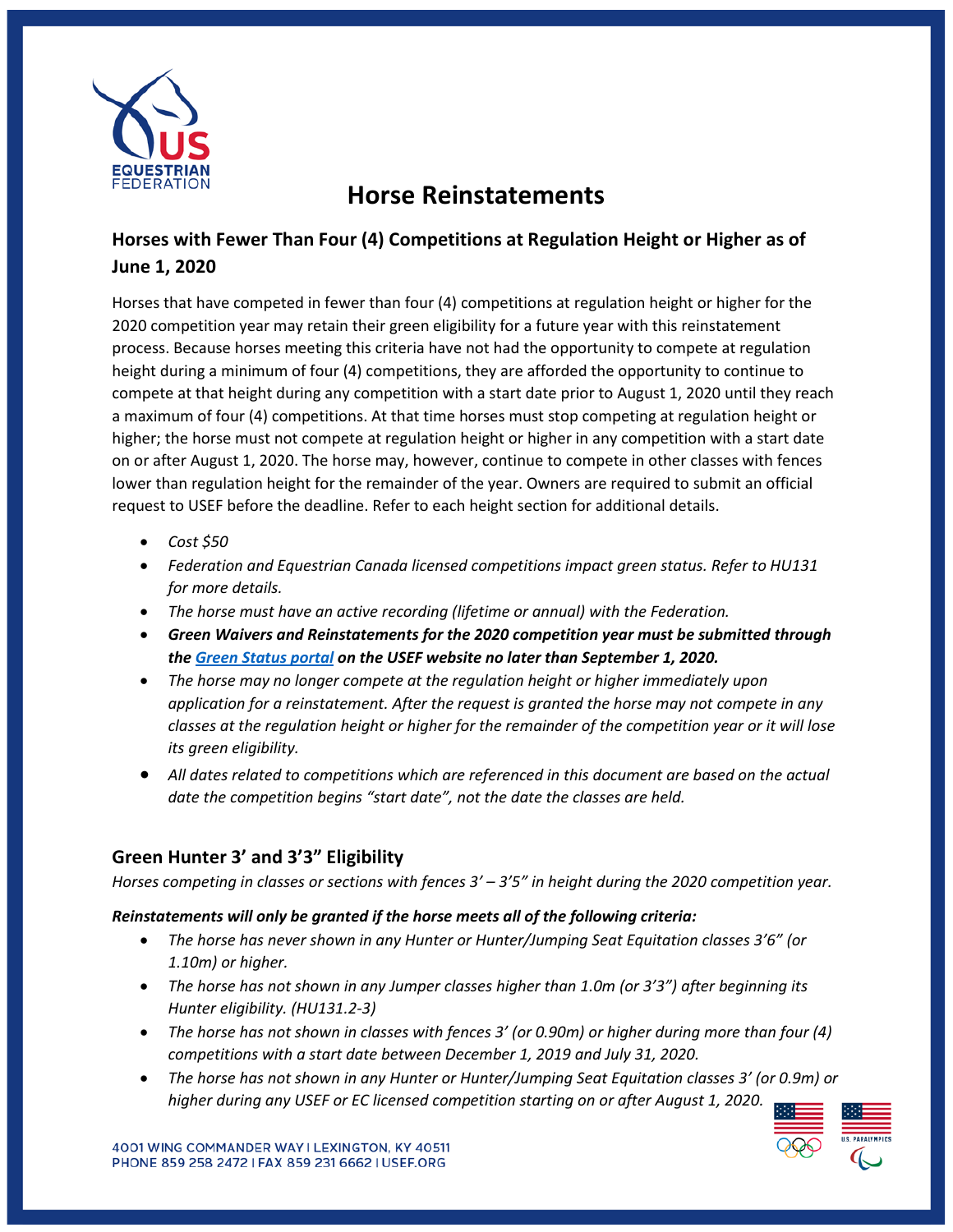- *The horse has not competed in a Federation or USHJA National Championship/Event at the 3'/3'3" (or 0.90m/1.0m) height during the 2020 competition year.*
- *The horse has not already utilized its two (2) years of Green Hunter 3'/3'3" eligibility during previous competition years. (Meaning prior to 2020 the horse did not compete in any Hunter or Hunter/Jumping Seat Equitation classes at USEF or Equestrian Canada licensed competitions with fences 3' – 3'5" during two or more competition years)*
- *The request is officially submitted through the USEF [Green](https://members.usef.org/green-status) Status portal by September 1, 2020.*

The horse may no longer compete at the regulation height or higher immediately upon application for a reinstatement. After the request is granted the horse may not compete in any classes at the regulation height or higher for the remainder of the competition year or it will lose its green eligibility.

## **Green Hunter 3'6" Eligibility**

*Horses in the first year of competing in classes with fences 3'6" or higher during the 2020 competition year.* 

Reinstatements may also be requested for horses utilizing the 2020 competition year as their second attempt at 3'6" eligibility, where the horse met the requirements in HU131.6 in a previous year.

Please note that you must officially submit a reinstatement request in order to retain your horse's green eligibility. This is a change from the current rules.

### *Reinstatements will only be granted if the horse meets all of the following criteria:*

- *The horse has not shown in any Hunter or Hunter/Jumping Seat Equitation class with fences 3'6" (or 1.10m) or higher during more than four (4) competitions with a start date between December 1, 2019 and July 31, 2020.*
- *The horse has not shown in any Hunter or Hunter/Jumping Seat Equitation classes at 3'6" (or 1.10m) or higher during any USEF or EC licensed competition starting on or after August 1, 2020.*
- *The horse has not shown in any Jumper classes higher than 1.10m (or 3'6") after beginning its Hunter eligibility. (see HU131.2-3)*
- *The horse has not competed in a Federation or USHJA National Championship/Event at the 3'6" (or 1.10m) height or higher during the current competition year.*
- *The horse has not already utilized its second attempt of Green Hunter 3'6" eligibility during previous competition years. (Meaning 2020 is not the third or more year the horse has competed in Hunter or Hunter/Jumping Seat Equitation classes at USEF or Equestrian Canada licensed competitions with fences 3'6" (or 1.10m) or higher)*
- *The request is officially submitted through the USEF [Green](https://members.usef.org/green-status) Status portal by September 1, 2020.*

The horse may no longer compete at the regulation height or higher immediately upon application for a reinstatement. After the request is granted the horse may not compete in any classes at the regulation height or higher for the remainder of the competition year or it will lose its green eligibility.

### **For Reinstated Green Hunter 3'6" Horses Returning to the Green Hunter 3'3" section:**

Horses that are granted a reinstatement for Green Hunter 3'6" experience during the 2020 competition year, may return to the Green Hunter 3'3" section for the remainder of the 2020 competition year **only** if they have not already utilized the second year of Green Hunter 3'/3'3" eligibility during previous